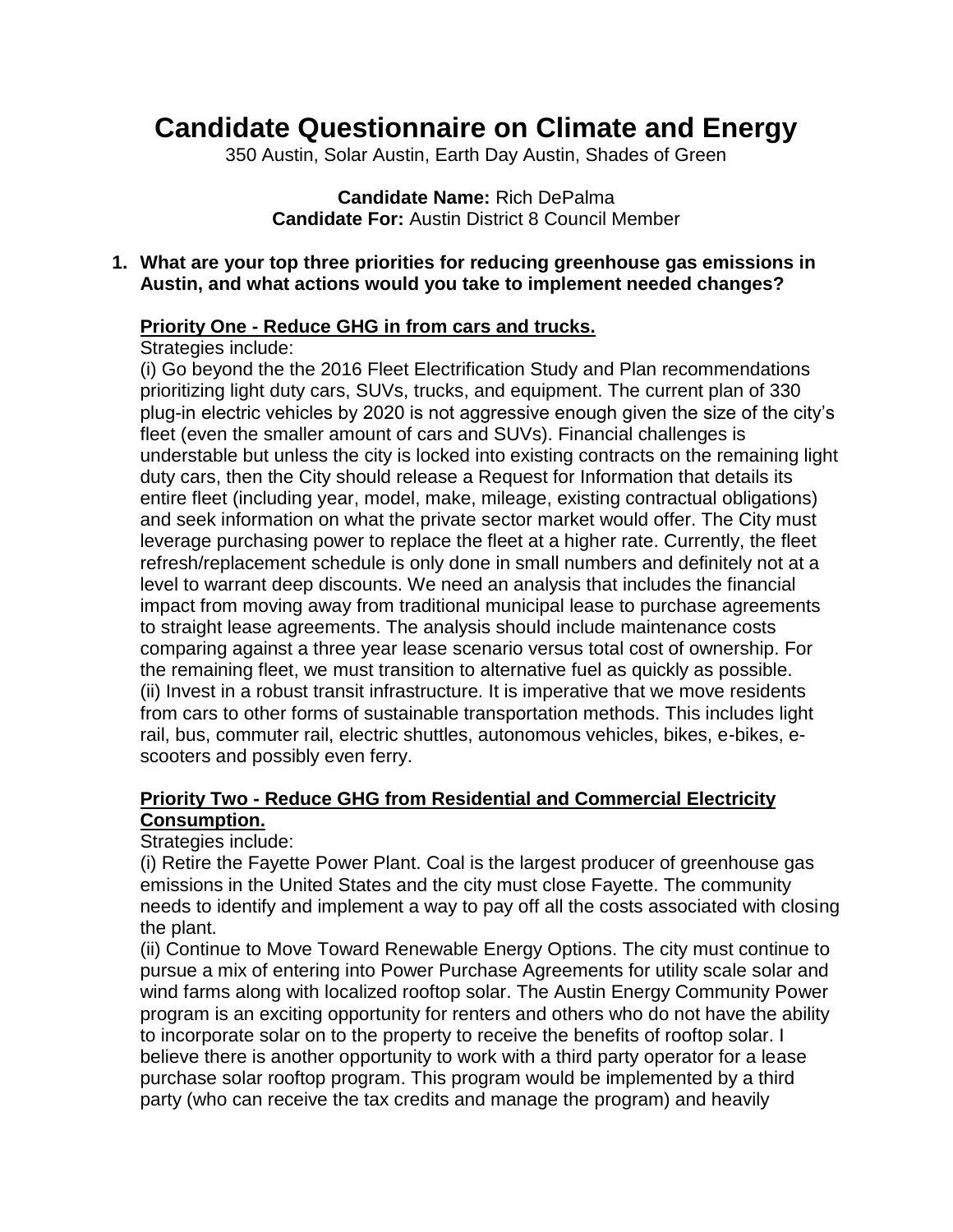coordinated with Austin Energy and Development Services who will help with program implementation. A successful program will address issues associated with upgrading existing electrical boxes and roofs. The program could allow for a lien on a property where in the event of a sale, the remaining loan is paid off. If structured correctly, this program could operate in a similar manner to an Energy Savings Performance Contract where solar, any needed infrastructure, and other energy improvements could be locked into the loan which is included in the utility payment. This would provide flexibility for a homeowner whose roof and electrical system is solar ready but also provide a solution to a homeowner who has an aging roof and electrical system. In the later instance, the program could help low income owners keep their home.

(iii) Energy Savings Performance Contracting. Perform a directed engineering study on all City of Austin facilities and pursue an energy savings performance contract to address lighting, solar panel installation, energy controls, and other mechanical systems. This should have been done years ago. We should not be using bond money for energy efficiency projects when it can be done through an ESPC.

#### **Priority Three - Large Scale Carbon Capture Program.**

The City of Austin with its partners (such as TreeFolks where I am board president) need to fully implement a comprehensive urban reforest and carbon capture program. The City's urban forest has an estimated four million tree deficit since the 1970s. A robust carbon capture program that includes our headwaters, creeks, Eastern Travis County, and other parts of the city will help reduce our carbon while also cleaning our water and building our green stormwater infrastructure. The pilot program is currently stuck in Austin's bureaucracy. I have been a part of this project and it is a passion project for me. I will aggressively pursue it as a city council member.

**2. As mayor or council member, you will be a member of the Austin Energy Utility Oversight Committee. What will you do to make sure that Austin Energy takes the necessary steps to phase out its use of fossil fuels for power generation by 2030?**

Step One - Work with my renewable energy advisor, Kaiba White of Public Citizen to determine the latest options.

Step Two - Direct the City Manager to Release an Request for Information for Innovative Solutions, Services and Materials directly relating to meeting the 2015 Austin Community Climate Plan and assess responses.

Step Three - Implement the Austin Energy Resource, Generation and Climate Protection Plan to 2027 (2027 Plan).

Step Four - Implement the more aggressive steps in question one. Step Five - Review the 100% Carbon-Free Energy by 2030 model requested in the 2027 Plan and assess additional options.

**3. Despite declining costs of solar, many low income residents and multi-family housing tenants are challenged to participate in Austin Energy's existing**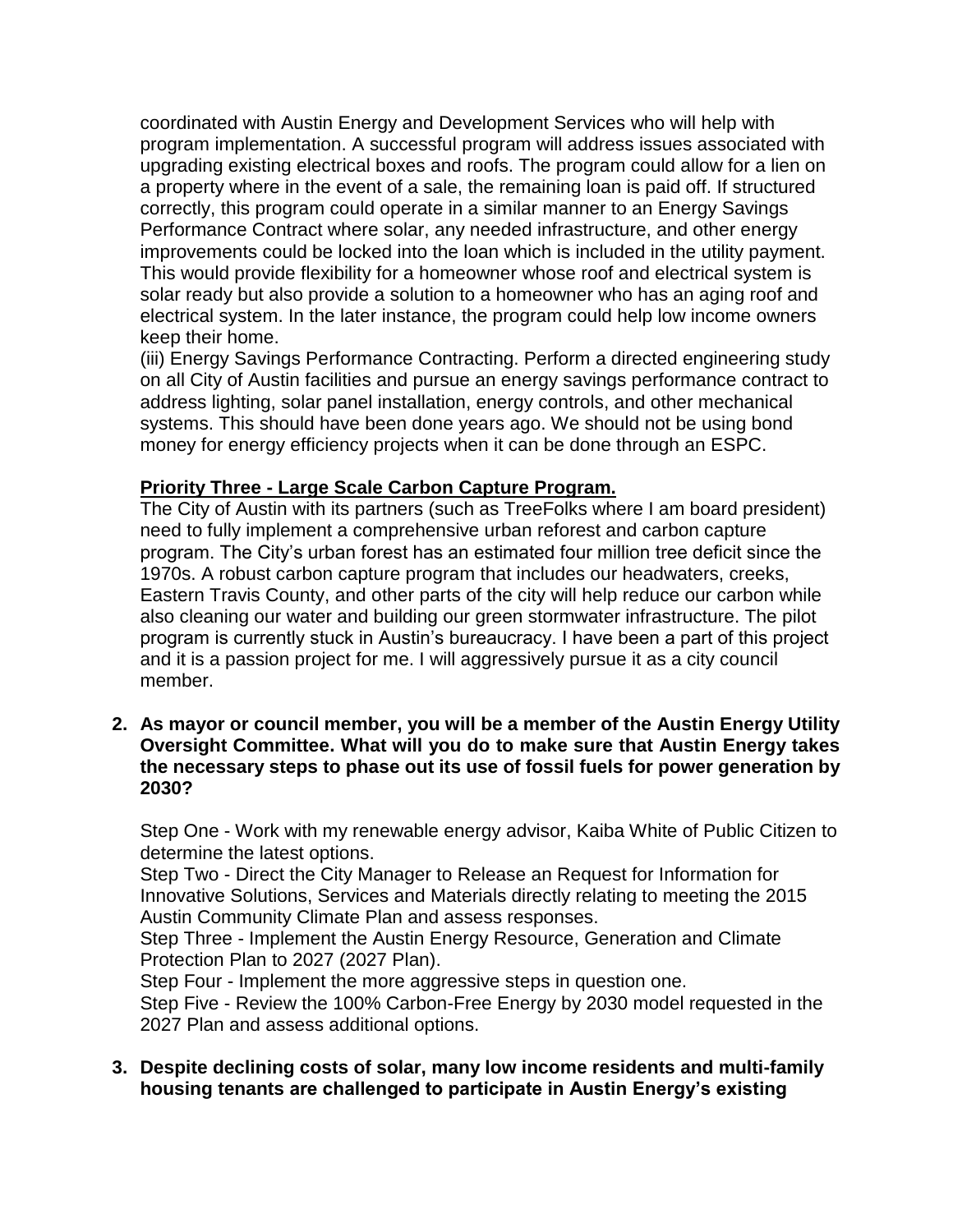#### **rooftop solar programs. Do you think it is important to expand access to solar by developing targeted programs and policies at Austin Energy? Please explain.**

Yes, it is important. I support expanding the community solar program along moving toward a solar program (with possible layered funding from other programs) that would assist low-income individuals in adding solar to their homes where the roof, electrical, lighting and possibly mechanical also need to be upgraded. The details of this program are provided in the answer (ii) of question of 2 above.

#### **4. Local, distributed scale solar installation has produced values to the utility, community and the local economy. Do you support the expansion of utility investment programs (including rebates) for installing solar locally within the Austin Energy territory? Please explain.**

Yes. The cost of local, distributed scale solar installation is more expensive than utility scale solar farms but utility scale solutions also come with a cost of using land that is likely undeveloped. We must find the right mix.

#### **5. What specific role and responsibility do you see Austin taking in responding to local, regional and international impacts of climate change, including preparing for large numbers of people displaced by extreme weather events?**

In August 2017, when Hurricane Harvey hit the South Texas Coast, I was present as a member of the Austin Independent School District's (AISD) Facilities and Bond Planning Advisory Committee to see first hand at LBJ High School the coordinate response our City, County, and AISD had in in assisting our neighbors along the coast impacted by Hurricane Harvey. I was impressed with the response but there were improvements that needed such as as mobility, recreation for kids, full restrooms, and better information exchange. Our city government has a role in actively assisting with emergency rescues, local housing, school placement, food, transportation, medical attention, and even job placement for those displaced by extreme weather events. It is a moral responsibility.